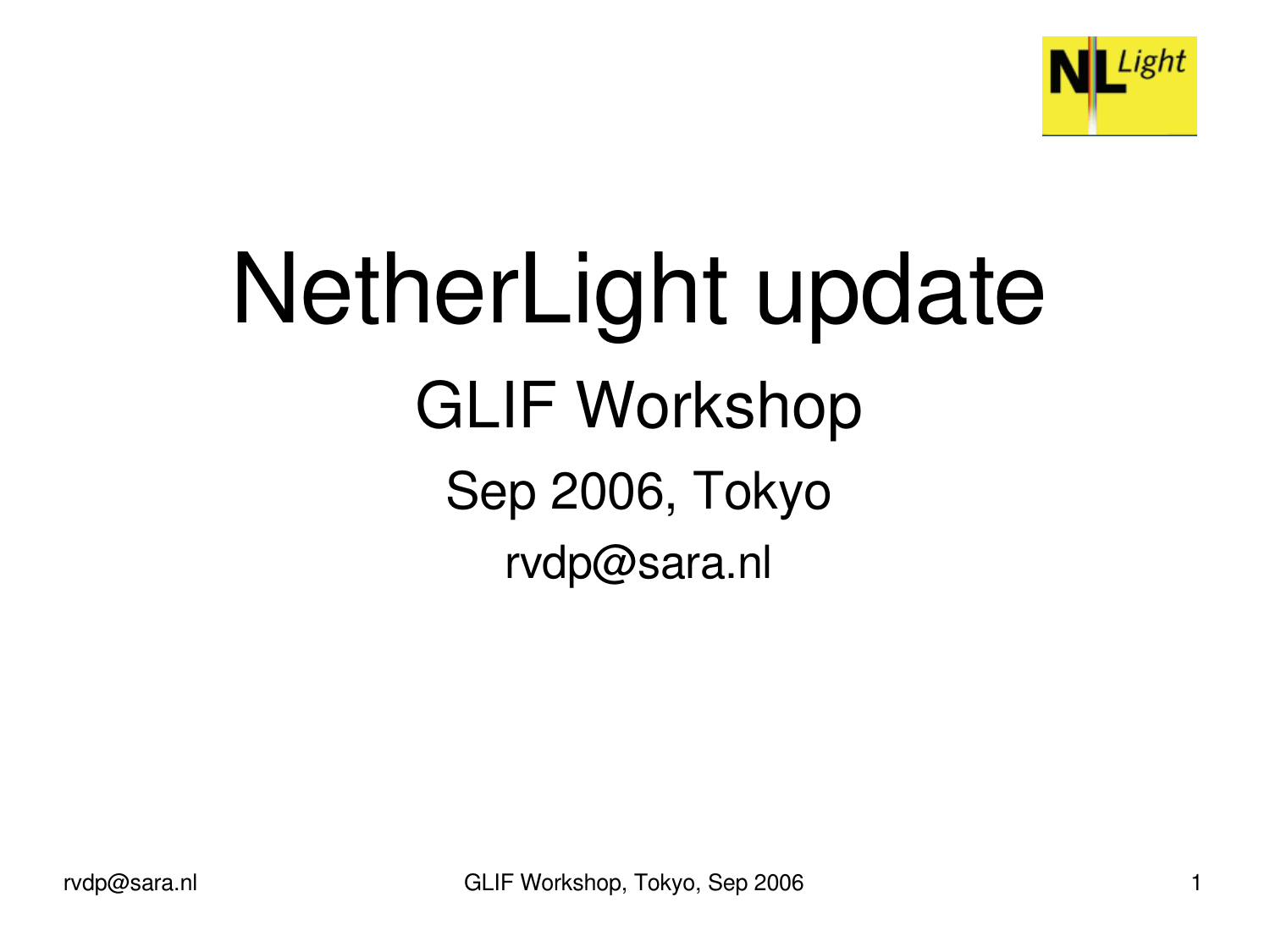

# NetherLight topology

- We try to keep an up to date picture on:
	- − http://noc.netherlight.net/netherlight.png
- Info on the GLIF website is also correct
- current equipment:
	- − Nortel HDXc (OC192, 1GE/GFPF services)
	- − Nortel OME6500 (1GE/GFPF services)
	- − Cisco ONS15454 (1GE/LEX services)
	- − Cisco 6509 (1GE services)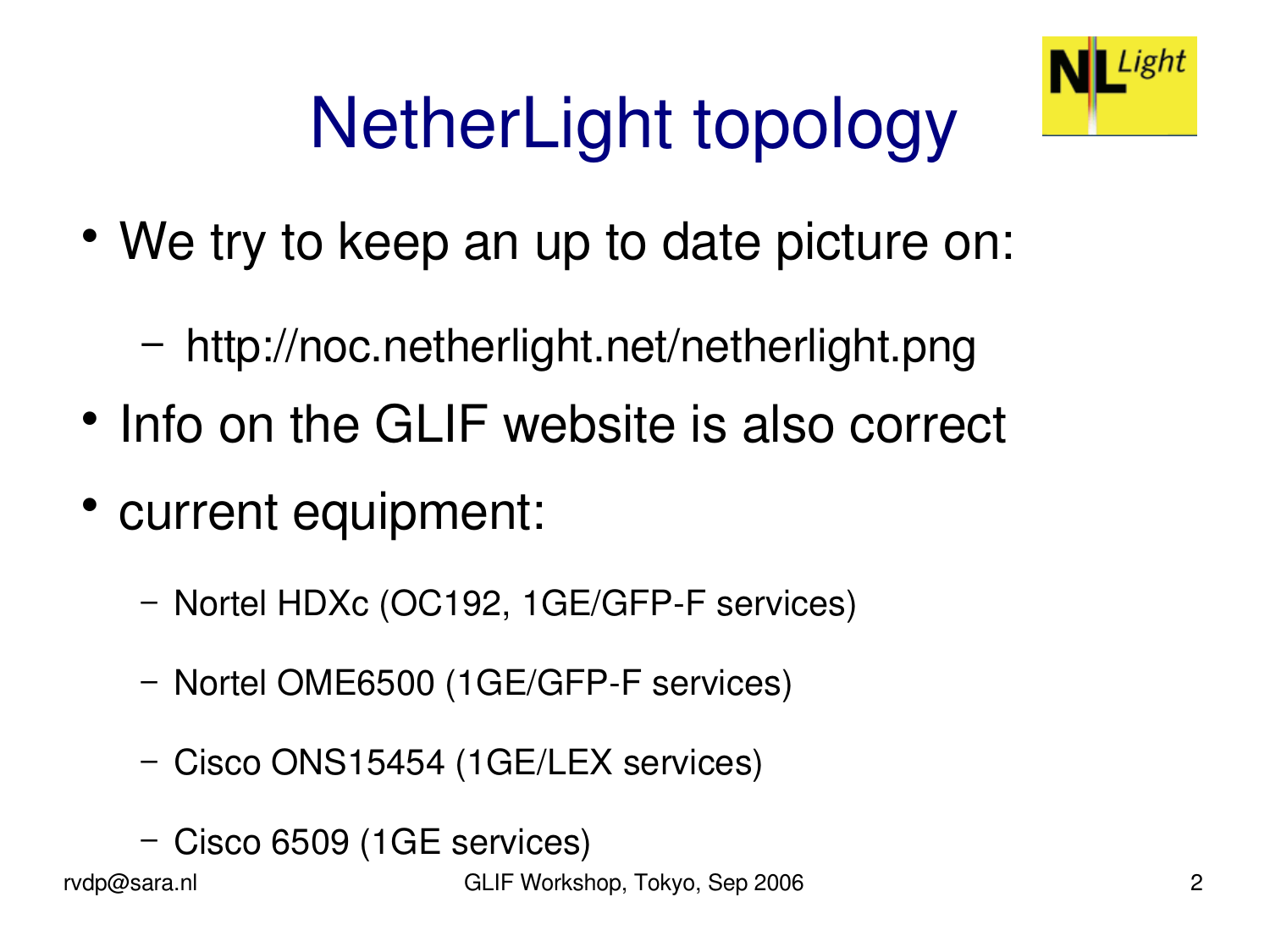

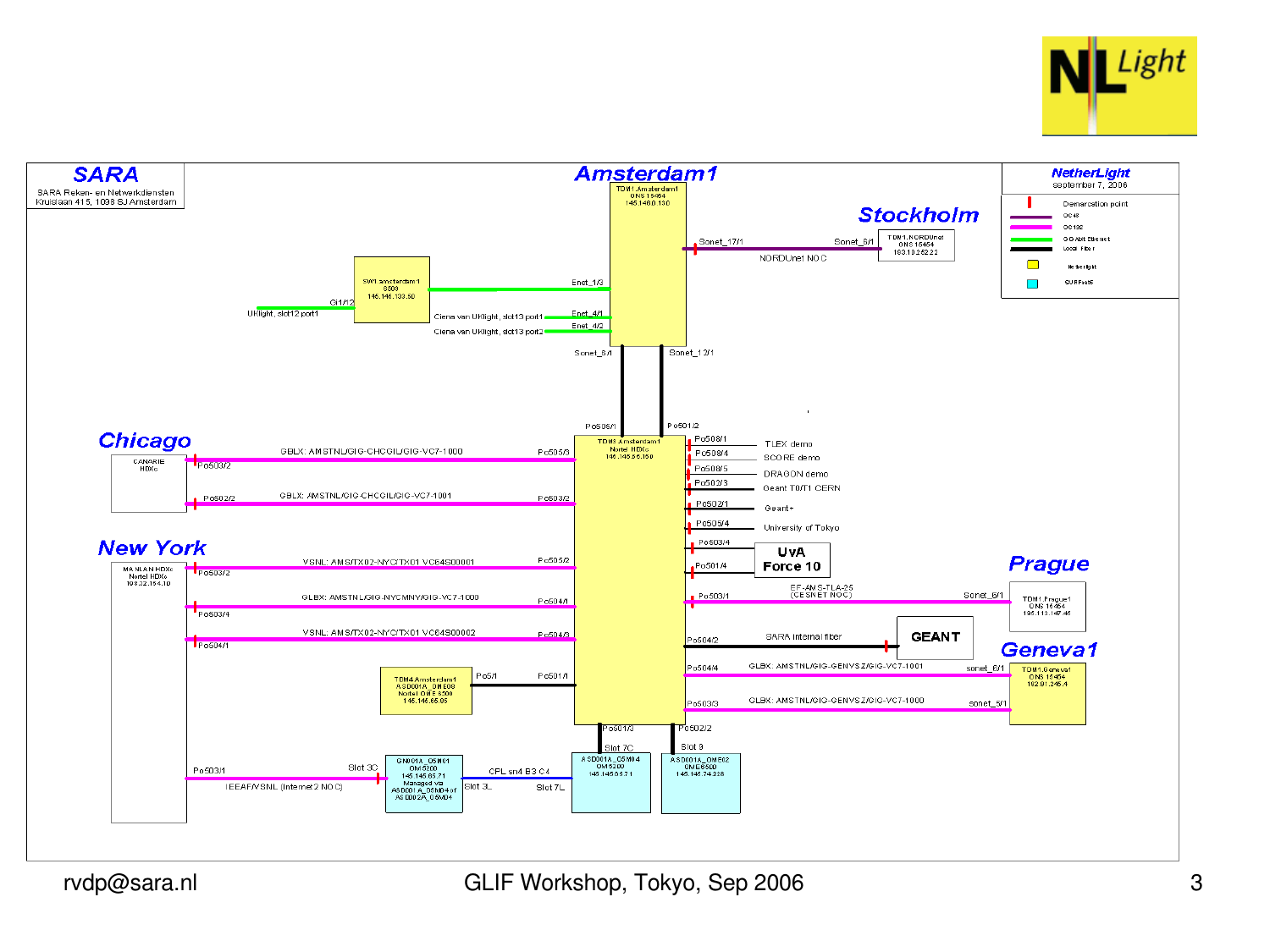## New GEANT2 connections

- three new 10 Gbps lambdas to CERN
	- − LHCOPN between SARA and CERN
		- in use when OME6500 in Geneva is present
	- − replacement of current GLBX links
	- − one additional link for Canada's LHCOPN participation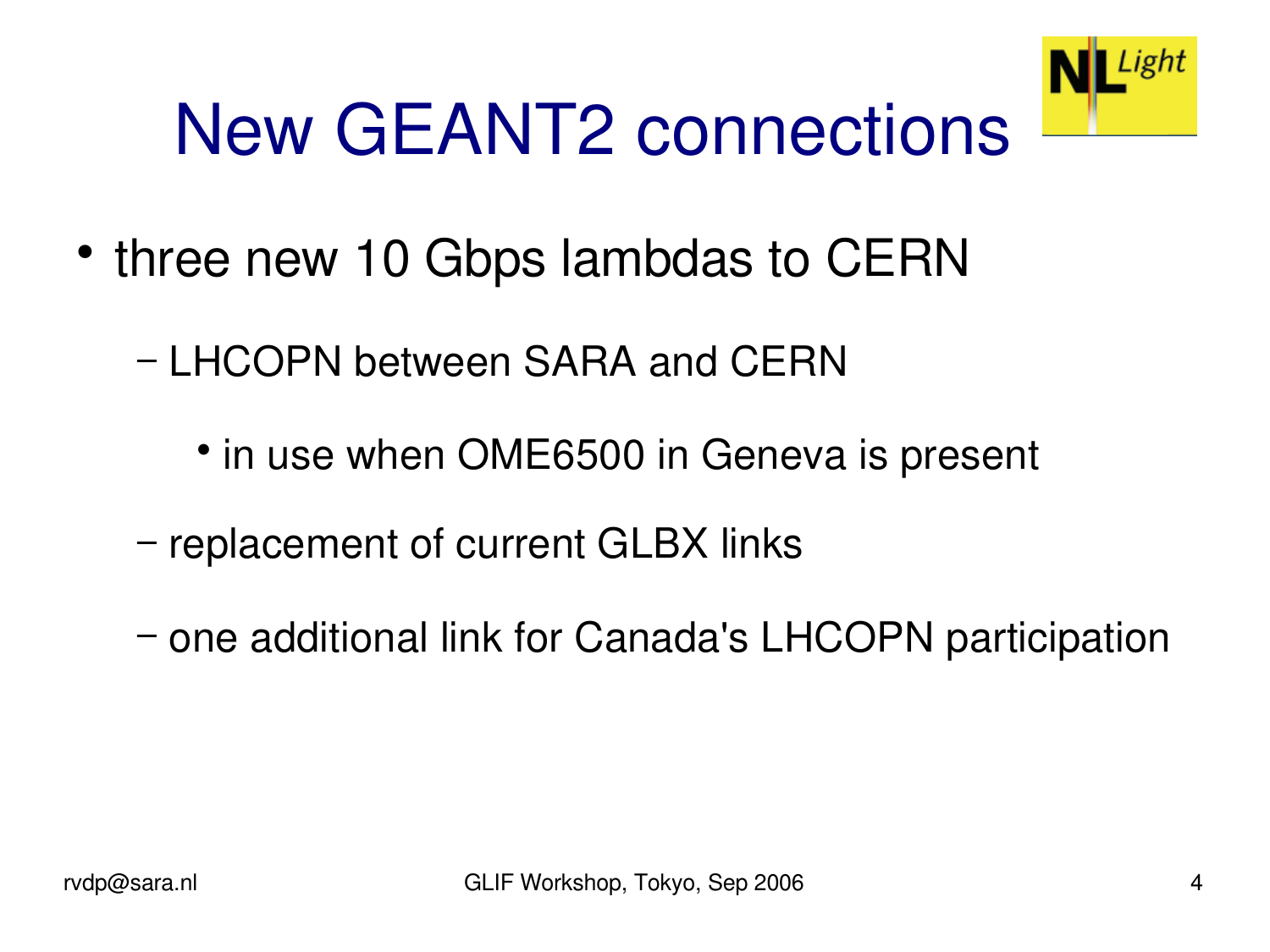

#### OME6500 in Geneva

- ONS15454 will be replaced by OME6500
- transition from GLBX links to GEANT circuits
- LEX conversion only in Amsterdam
	- − e.g. LHCOPN Vancouver
- planning October 2006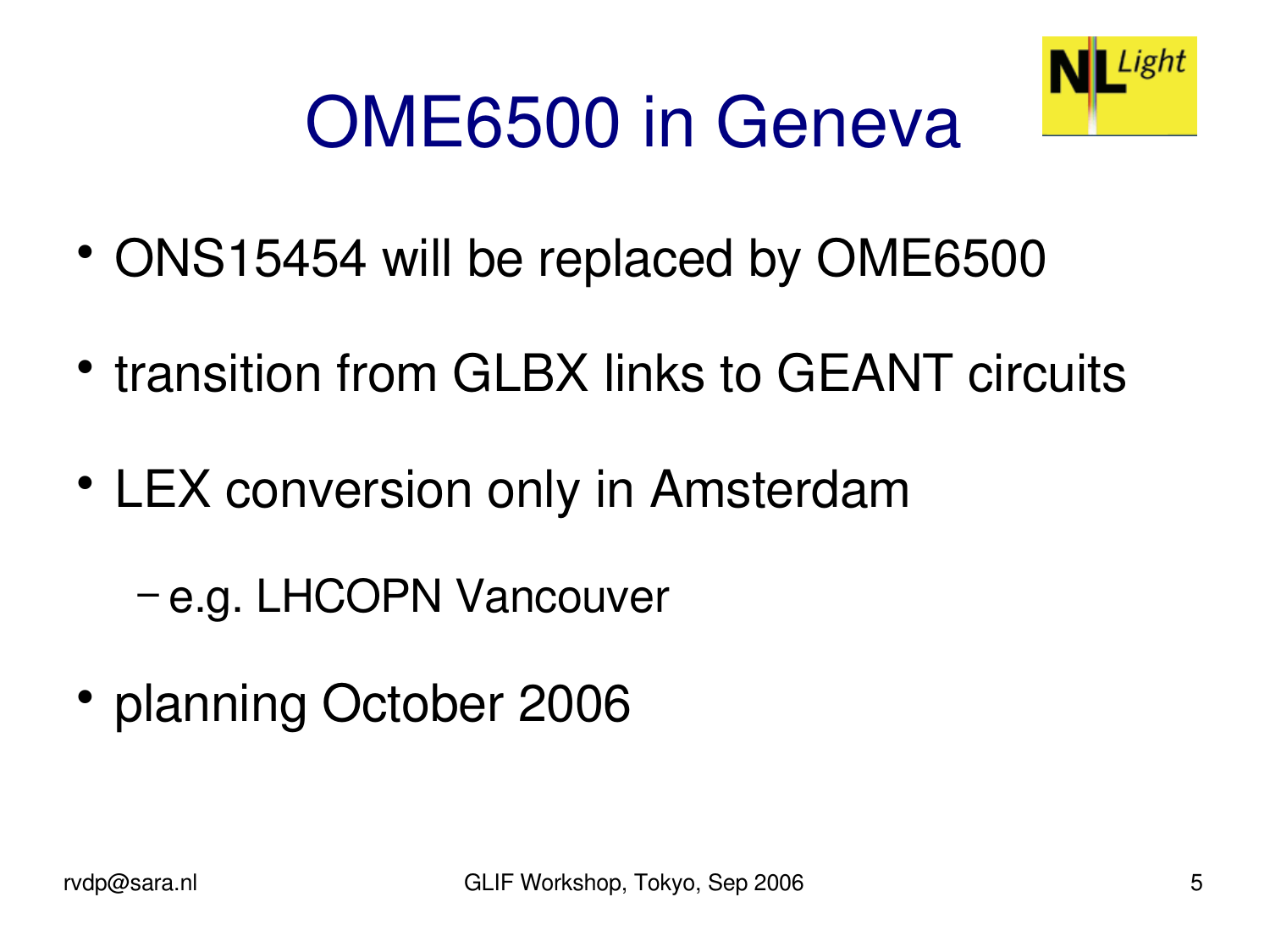## Dark fiber to Hamburg



- meeting NORDUnet at Hamburg
- AUP free
- GLORIAD (10G Amsterdam Moscow)
- LHCOPN of Scandinavian T1 sites
- NORDUnet AMS-IX link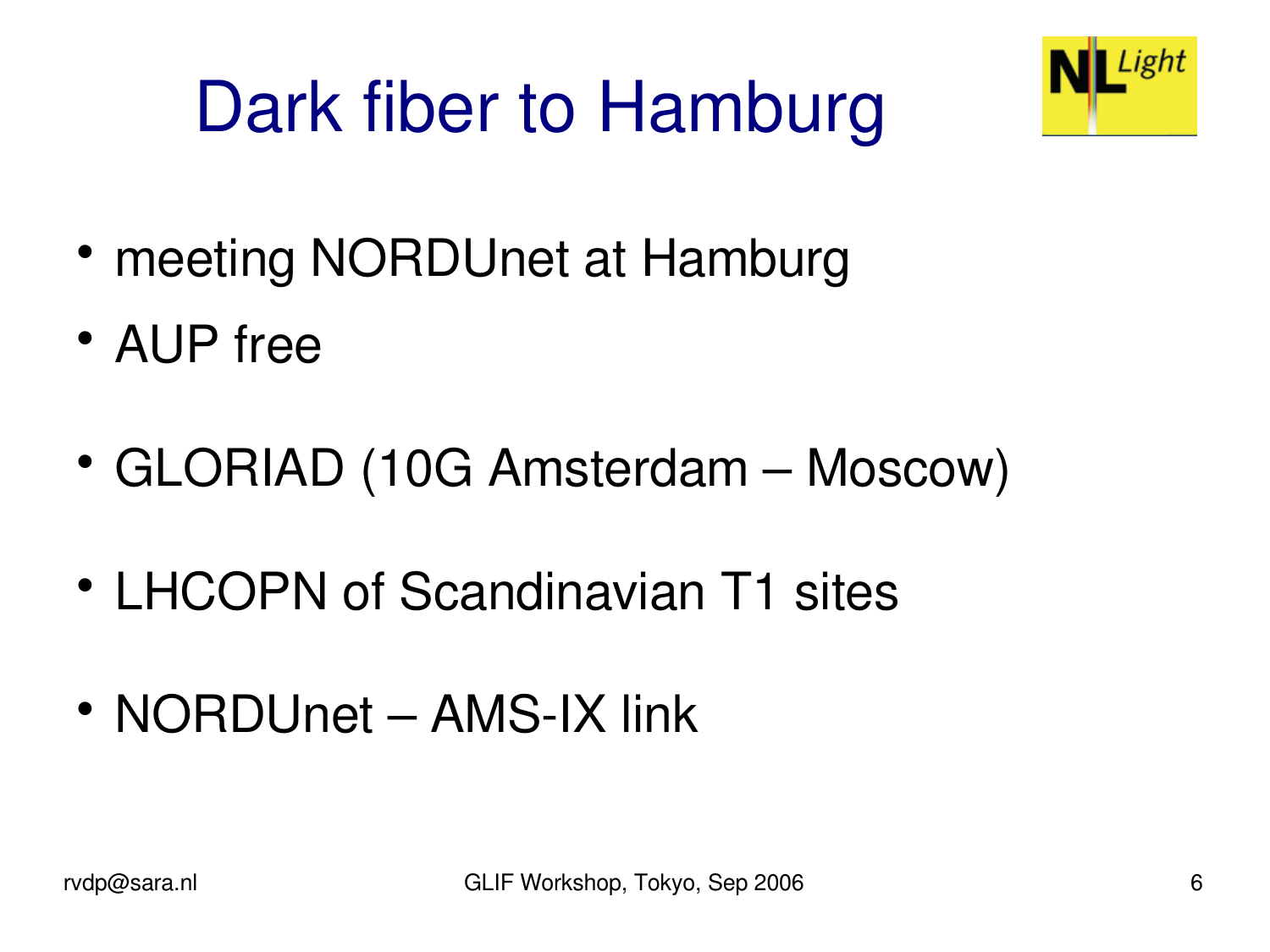

## New NOC website

- http://noc.netherlight.net/
- information about lightpath status
- information about topology
- NOC contact information
- future:
	- − information about planned work?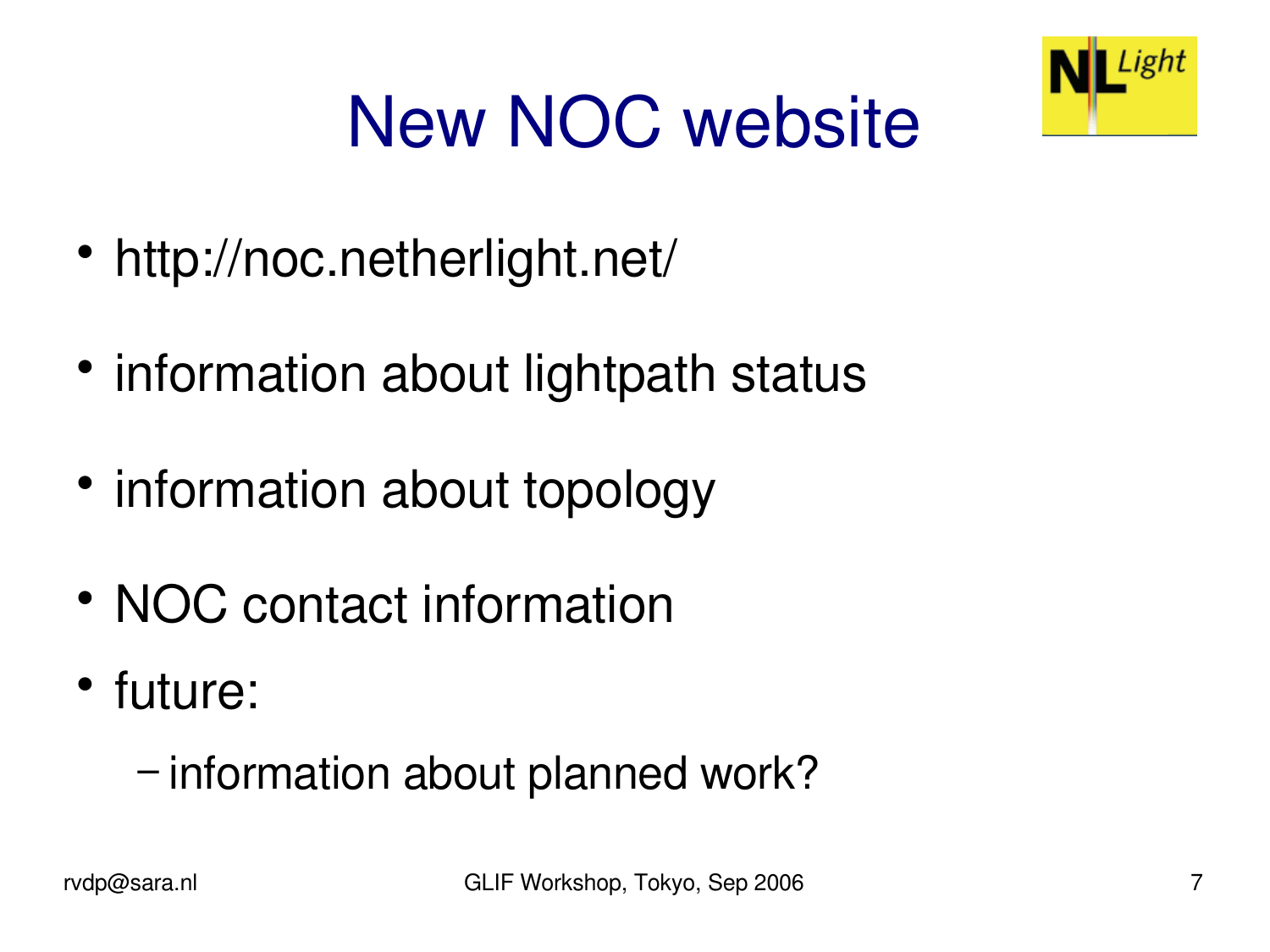

|                                           | Netherlight TL1 Circuits - Firefox                                                                              |                          | 그레지              |
|-------------------------------------------|-----------------------------------------------------------------------------------------------------------------|--------------------------|------------------|
| Eile Edit View Go Bookmarks Tools Help    |                                                                                                                 |                          |                  |
|                                           |                                                                                                                 | $\bullet$ Go $\boxed{G}$ |                  |
| Getting Started <b>N</b> Latest Headlines |                                                                                                                 |                          |                  |
|                                           | Netherlight Lightpaths status overview                                                                          |                          | $\blacktriangle$ |
| lok                                       | ASNet 2 Service Challenge-Ams1-GenevaTST                                                                        |                          |                  |
| ok                                        | ASNet Service Challenge-Ams1-Geneva-TST                                                                         |                          |                  |
| <b>DOWN</b>                               | CERN-Vancouver - TST                                                                                            |                          |                  |
| <b>DOWN</b>                               | CERN-Vancouver 2 - TST                                                                                          |                          |                  |
| ok                                        | RAL-CERN-1 TST                                                                                                  |                          |                  |
| ok                                        | RAL-CERN-2 TST                                                                                                  |                          |                  |
| ok                                        | UKlight/RAL CERN 1G-1                                                                                           |                          |                  |
| ok                                        | UKlight/RAL_CERN_1G-2                                                                                           |                          |                  |
| ok                                        | SARA/Nikhef Service Challange 10G - TST                                                                         |                          |                  |
| <b>DOWN</b>                               | MAN LAN Laag 2 Exchange New York                                                                                |                          |                  |
| ok                                        | Praque ASnet - Korea ARSP10688                                                                                  |                          |                  |
| ok                                        | IRNC - GEANT/Abilene OC192                                                                                      |                          |                  |
| ok                                        | Praque - Chicago IoP-FNAL ARSP10689                                                                             |                          |                  |
| ok                                        | F10-WAN-PHY-TST                                                                                                 |                          |                  |
| ok                                        | RIPN/GLORIAD                                                                                                    |                          |                  |
| <b>DOWN</b>                               | NY Loop UVA 1                                                                                                   |                          |                  |
| <b>DOWN</b>                               | NY Loop UVA 2                                                                                                   |                          |                  |
| <b>DOWN</b>                               | 2,5Gig SURFnet-Abilene                                                                                          |                          |                  |
| ok                                        | HKOEP-test-circuit-TST                                                                                          |                          |                  |
| ok                                        | SURFnet-TLEX-PCX-Apan-demo                                                                                      |                          |                  |
| ok                                        | Amsterdam-chicago-DRAGON-1gbs                                                                                   |                          |                  |
| <b>DOWN</b>                               | Canarie/SURFnet Wide project                                                                                    |                          |                  |
| <b>DOWN</b>                               | tdm3.ams1_ManLAN-1GIG(Score-N-light)                                                                            |                          |                  |
|                                           | click on the circuitname to get more information about the status/route and alarms for this specific Lightpath. |                          |                  |
| Page generated on: 2006-09-10 03:34:40    |                                                                                                                 |                          |                  |
| Done                                      |                                                                                                                 |                          | Adblock          |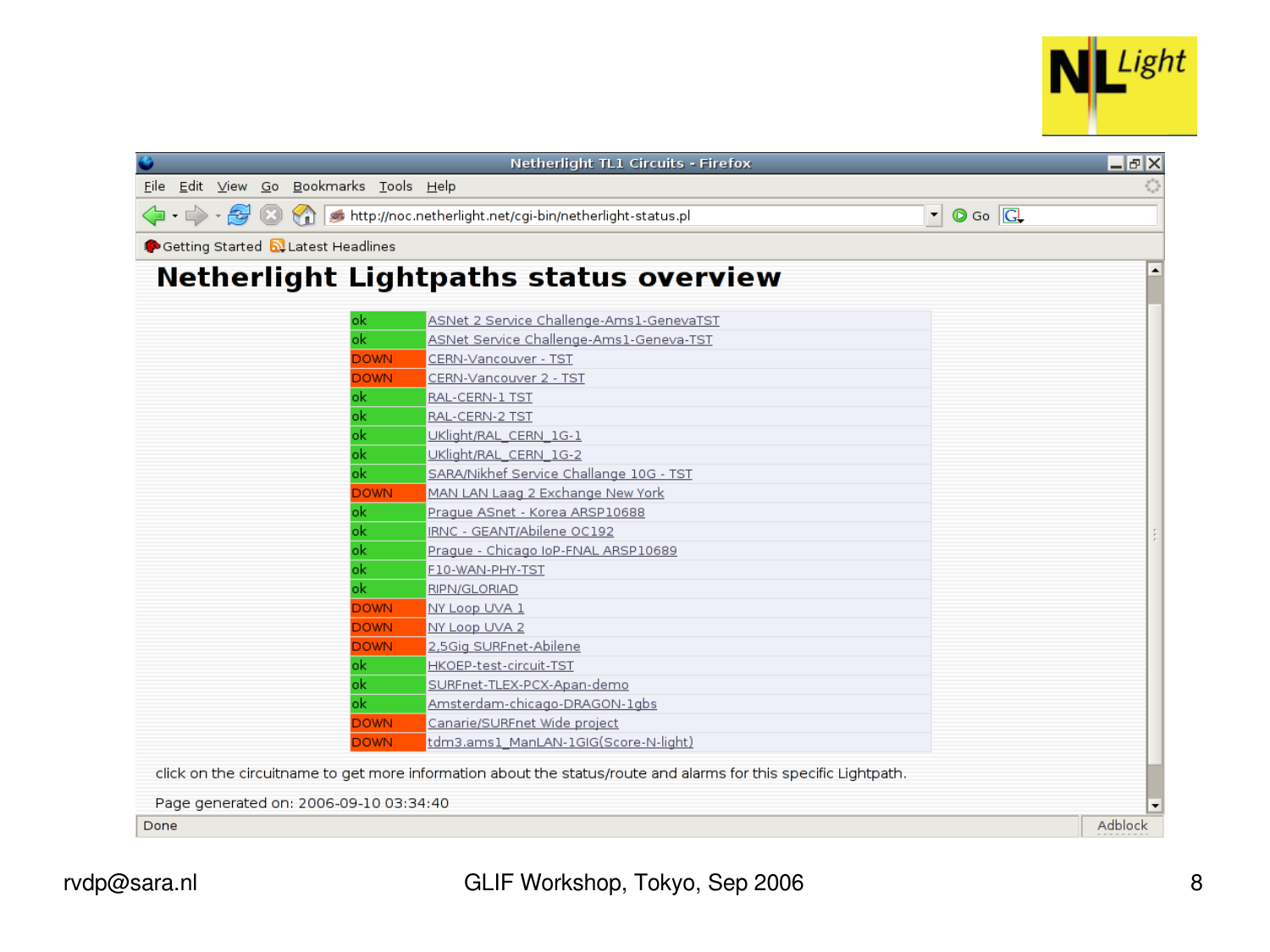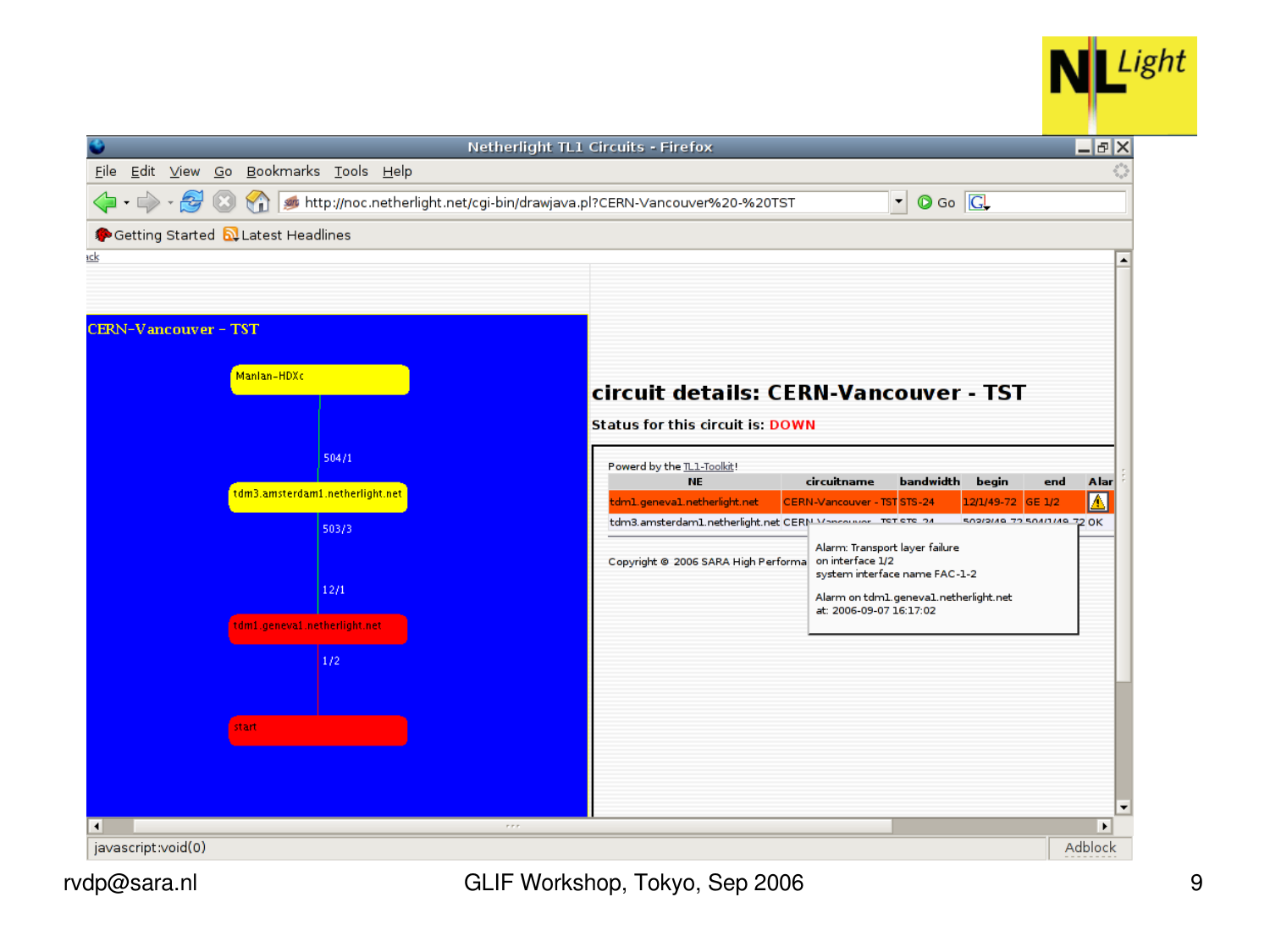

#### NOC changes

- SURFnet6 NOC: SARA + Telindus ISC
- 24x7 by Telindus ISC
- new phone number
- new email address
- announcement will be sent to GLIF mailing list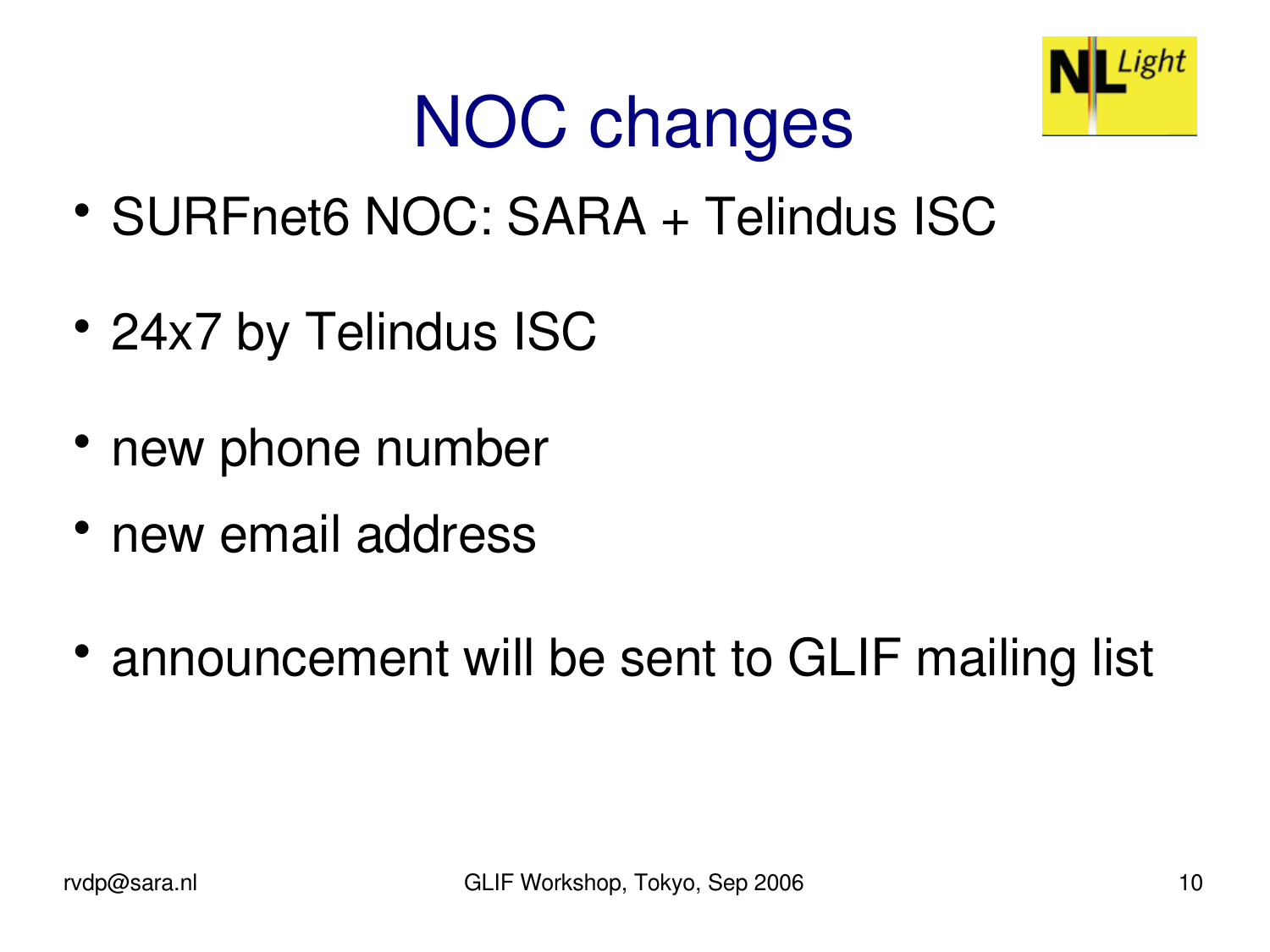#### Cost recovery



- Cost recovery as of Jan 1st, 2007
- financing future extensions

 $\bullet$ 

- financial model being discussed
	- − e.g. marginal costs (only port price)